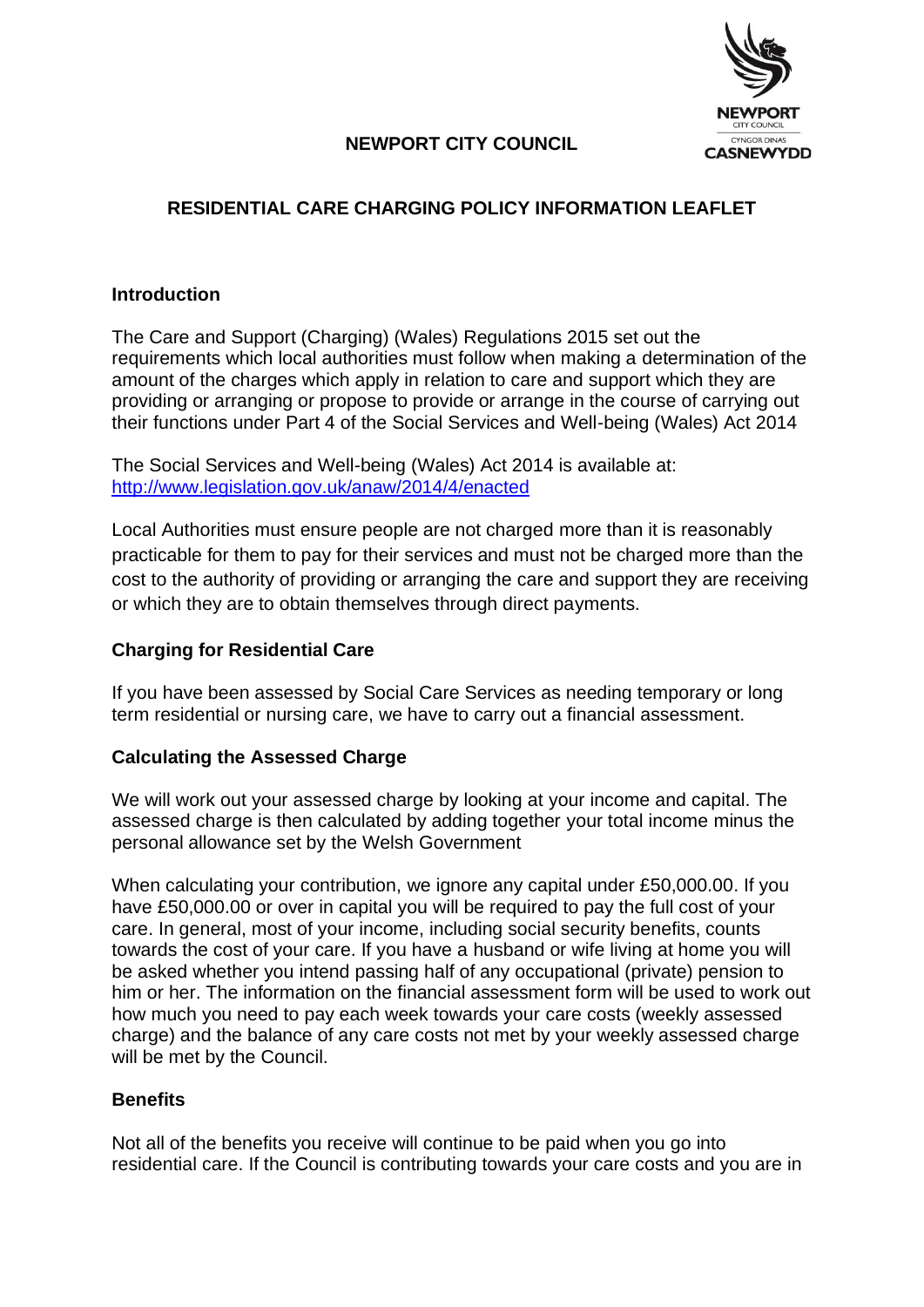receipt of Attendance Allowance, Disability Living Allowance (care component) or Personal Independence Payments (daily living component) this will cease four weeks after your admission to care. Unless you have recently been in respite or hospital, in which case it maybe sooner.

If the Council is not paying any contribution, you remain fully entitled to these benefits. If you are in receipt of Disability Living Allowance (mobility component) or Personal Independence Payment (mobility component) this will continue to be paid but will not be taken into account when working out your weekly assessed charge

If you are claiming Income Support, Pension Credit or Universal Credit you need to report the change in your circumstances to the Department for Work and Pensions.

From 11 April 2022 the amount that you may keep for your own personal needs is £35.00 per week. This amount is set annually by the Welsh Government. You can also retain up to a further £5.75 as a single person if you are over 65 and are eligible to receive Pension Credit.

## **Property**

If you own your home, we will usually take its value into account when calculating how much you have to pay for your residential care. There are, however, some important exceptions to this rule. The value of your home will be disregarded as capital if you are only entering the home temporarily or if one of the following people is still living there:

- a relative who is under 16, and who you have to support by law
- a relative who is over 60 years of age
- a relative who is incapacitated

If you have capital, including property, valued at £50,000 or over you will be asked to pay the full charge for your care. If the value of your home is taken into account as capital/savings, you may not have enough income or other savings to meet the full costs of your residential care. In these circumstances, you may need to consider selling your home in order to pay the fees.

During the first 12 weeks of your residential care, we will disregard the value of your property and it will not be used when calculating your weekly assessed charge. After 12 weeks the value of your property will be taken into account as savings/capital, and if this amounts to £50,000 or over you will be asked to pay the full charge for your care. However, if you sell your home during the 12 week period you will start to pay the full costs of your care as soon as it is sold.

#### **Deferred Payment Agreement**

If you don't have enough money to pay your contribution to your care fees without selling your home, we will allow you to delay making your payments. This means the Council will be giving you a loan, which you will only pay back when you sell your home or when your estate is wound up. There is an administration charge for setting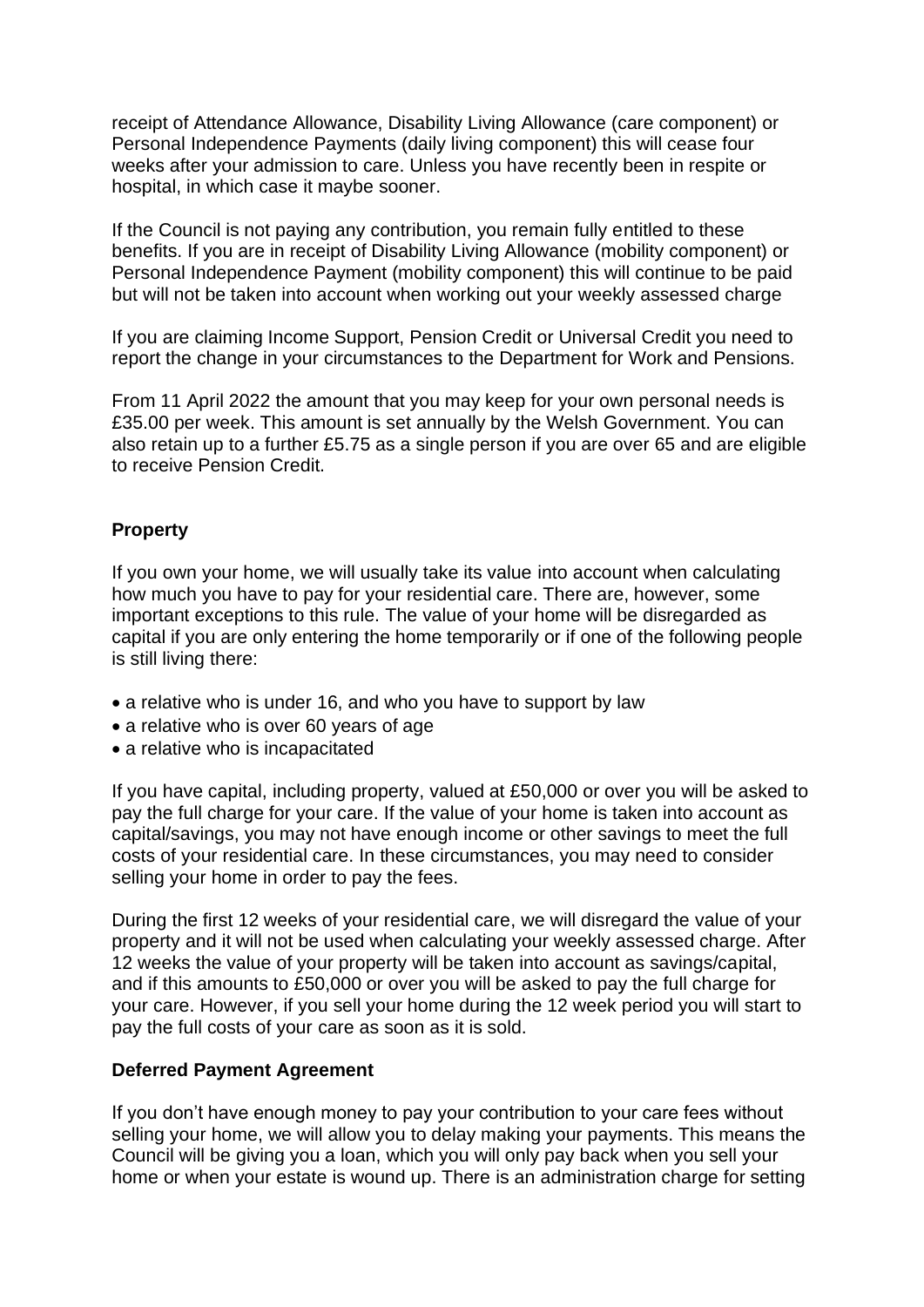up the deferred payments agreement and interest will be charged during the period of the deferred payment agreement. The interest charged will be at 0.15% above the Market Gilts Rate as specified in the most recently published Economic and Fiscal Outlook Report.

In order to qualify for this scheme you must meet certain eligibility criteria and more information on this can be found in the Deferred Payments Information Leaflet. If your request for deferred payments is granted, we would advise you to seek independent financial advice before you finalise the arrangements and you must ensure your property is appropriately insured and maintained. If we are unable to offer you a deferred payment, we will give you our reason(s) in writing.

## **Transferring or Gifting Assets**

If a person gives away their home, savings or other assets before going into residential/ nursing care or when already living there, we must investigate the circumstances in detail. We must also examine any sale of an asset at less than its true market value. As we have a duty to protect public funds, we must investigate and decide if a significant reason for the disposal was a desire to avoid paying for, or towards, residential or nursing care. If we decide that a factor in the decision to give away, or sell an asset at less than its market value was to avoid paying fees or reduce the amount payable, the law allows us to take action. Depending upon the circumstances, we can either assess you as still owning the asset(s), or require the person to whom you gave the property to contribute towards your fees

# **Short Term Care**

If you are going into a residential or nursing home for respite/short term care up to a maximum of 8 weeks, the charging rules changed in April 2016. This means that if you are assessed as requiring respite/short term care you will be charged as if you were receiving care at home, and the maximum you will pay is £100.00 per week

# **Choosing More Expensive Accommodation**

If the care home you choose costs more than the Council would normally pay, and there are places available elsewhere that would meet your needs, you can still move to your first choice care home, if a family member or friend is prepared to pay the difference. This is called additional costs (third party top-up). If there comes a time when your third party can no longer afford the additional cost (top-up), you can ask for a re-assessment of your needs. If this happens – and the assessment shows that a less expensive home locally would meet your needs, we may ask you to move there.

### **If your Circumstances Change**

If your circumstances have changed and you require advice, please contact the Visiting Team on 01633 656656. Changes can include:

• Increase/decrease in income or capital, e.g. if it falls below £50,000.